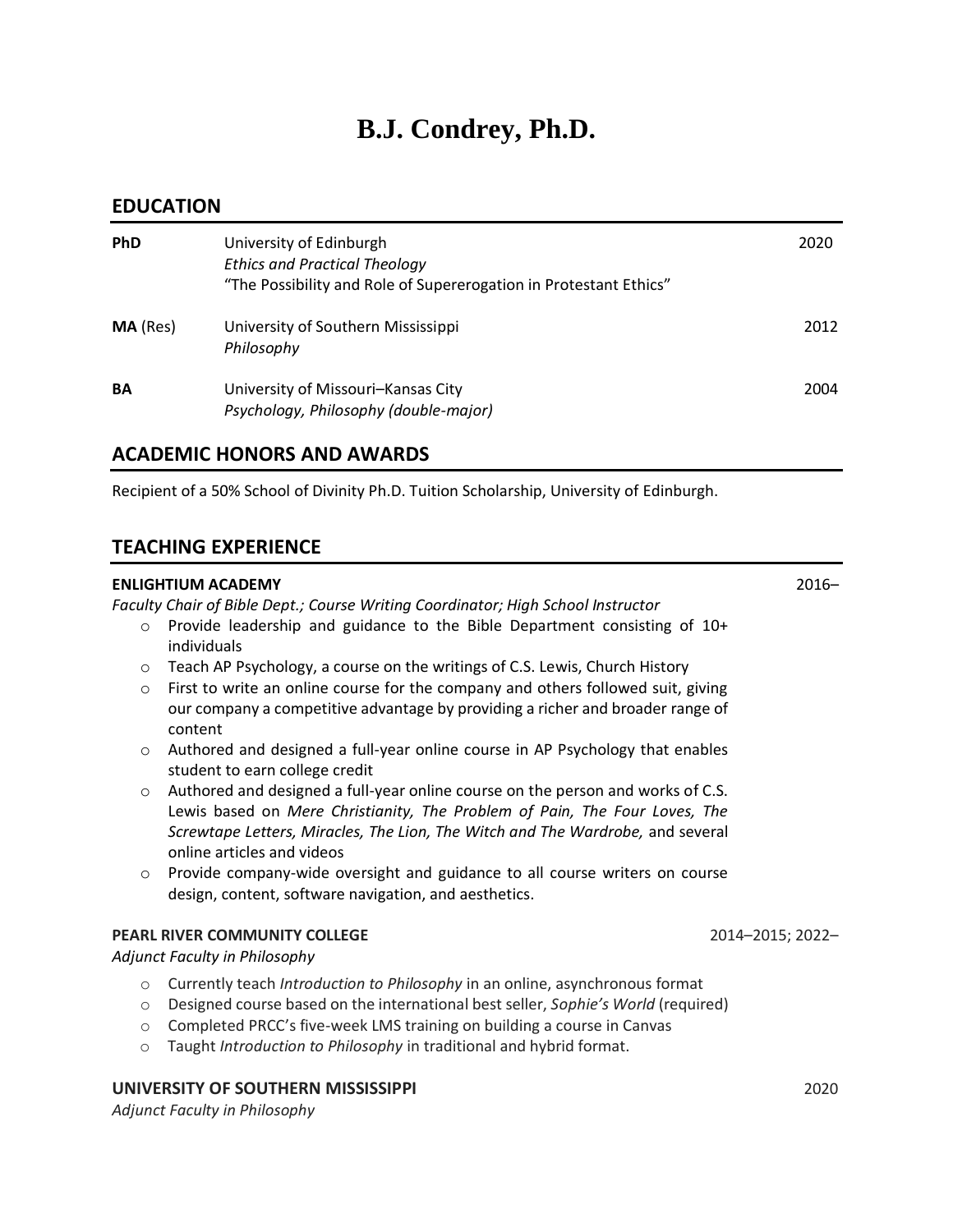| $\circ$<br>$\circ$               | Taught two 100% online asynchronous sections of Ethics and the Good Life.<br>Used Canvas and Zoom extensively.                                                                                                                                                                                                                                                                  |           |
|----------------------------------|---------------------------------------------------------------------------------------------------------------------------------------------------------------------------------------------------------------------------------------------------------------------------------------------------------------------------------------------------------------------------------|-----------|
| $\circ$                          | Was officially hired on the day that classes began to teach two sections with 45<br>students; am now their "go-to" for adjunct philosophy courses according to the<br>Director of Humanities (when needed)                                                                                                                                                                      |           |
|                                  | UNIVERSITY OF EDINBURGH<br>Tutor - God in Philosophy; Studying Religions                                                                                                                                                                                                                                                                                                        | 2018-2019 |
| $\circ$<br>$\circ$               | Facilitated discussion in groups of 10-15 students based on the readings and<br>topics covered in the main lectures; also discussed additional reading.<br>Graded mini-essays and major essays, offering feedback; met with students, etc.                                                                                                                                      |           |
|                                  | <b>GONZAGA UNIVERSITY</b><br>Adjunct Faculty in Philosophy                                                                                                                                                                                                                                                                                                                      | 2017      |
| $\circ$<br>$\circ$               | Taught Philosophy of Human Nature requiring an interdisciplinary approach<br>Designed the course, syllabus, and all assessments (Canvas LMS)                                                                                                                                                                                                                                    |           |
|                                  | <b>WHITWORTH UNIVERSITY</b><br><b>Adjunct Faculty in Philosophy</b>                                                                                                                                                                                                                                                                                                             | 2016-2017 |
| $\circ$<br>$\circ$               | Taught Introduction to Philosophy and Reasons for the Christian Faith.<br>The latter is similar to a Philosophy of Religion course in many ways,<br>covering a wide range of theologians and philosophers<br>Designed the course, syllabus, and all assessments (Blackboard LMS)                                                                                                |           |
|                                  | <b>SPOKANE FALLS COMMUNITY COLLEGE</b><br>Adjunct Faculty in Philosophy                                                                                                                                                                                                                                                                                                         | 2016-2017 |
| $\circ$<br>$\circ$<br>$\bigcirc$ | Taught Introduction to Philosophy (5-credit courses that met everyday)<br>Due to an error in scheduling, they contacted me on the day that classes began. I<br>was required to begin the next day, preventing them from having to cancel both<br>sections, each of which was a full course with 30 students.<br>Designed the course, syllabus, and all assessments (Canvas LMS) |           |
|                                  | <b>RESURRECTION LIFE WORSHIP CENTER</b><br>Small-Group Pastor & Teacher                                                                                                                                                                                                                                                                                                         | 2006-2015 |
| $\circ$                          | Provided leadership to a group of 125-250 high school students, involving weekly<br>speaking, counseling, organizing events, serving parents, managing conflict,<br>training leaders                                                                                                                                                                                            |           |
| $\circ$<br>$\circ$               | Provided leadership, organization, and training for 100+ adult leaders in the<br>church who led small groups in their homes, churches, etc.<br>Spoke on over 500 occasions to small, medium (100-250), and large groups (750+)                                                                                                                                                  |           |
|                                  |                                                                                                                                                                                                                                                                                                                                                                                 |           |

# **PUBLICATIONS**

- o Under Contract: *Western Philosophy and a Biblical Worldview: A Primer for Teens and Novices*. Spokane, WA: Enlightium Academy, July 2022.
- o Under Contract: *The Possibility and Role of Supererogation in Evangelical Protestant Ethics*. Eugene, OR: Wipf & Stock, early 2023.